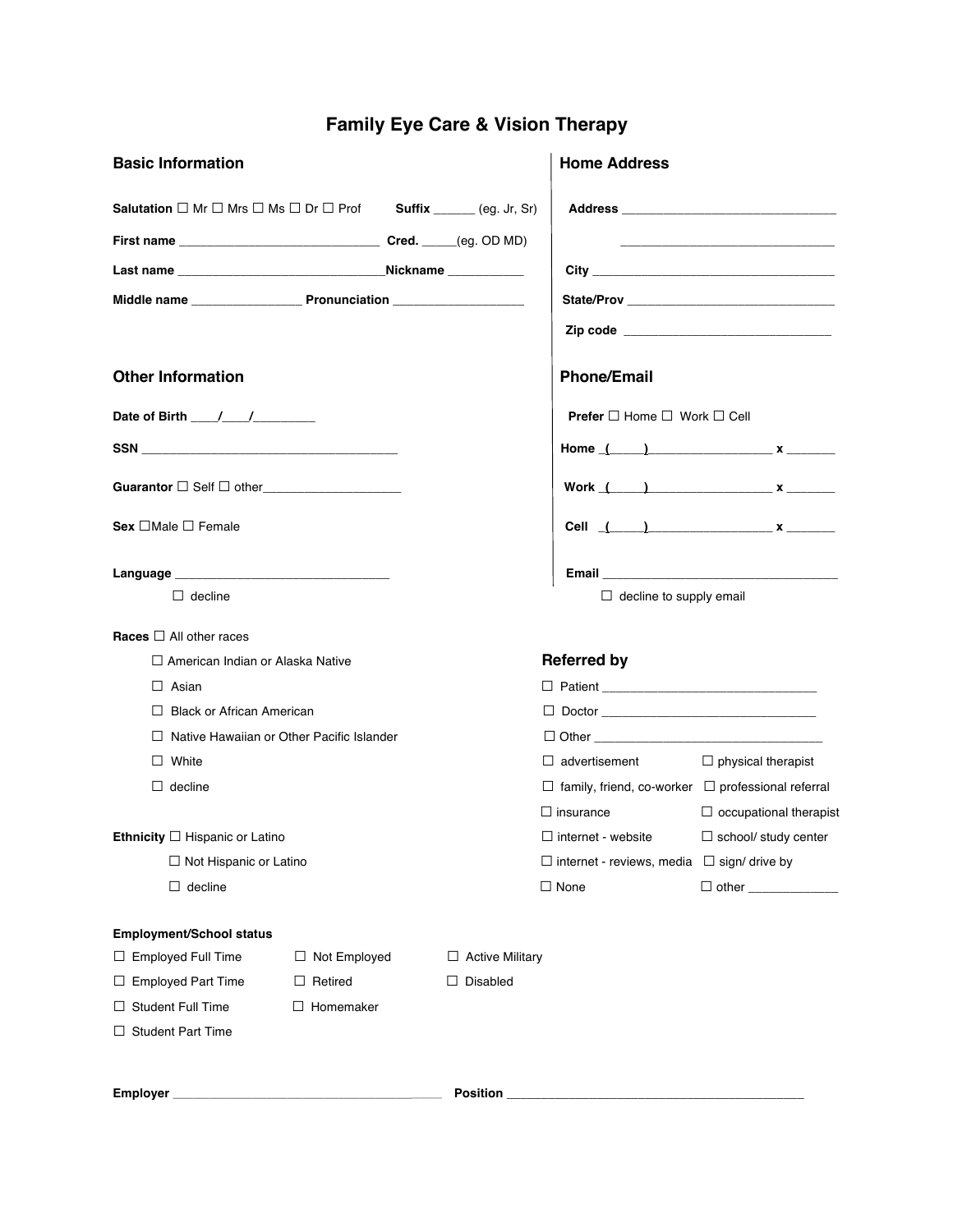### **Current Medication List**

Please **Provide a list** of *all* your medications with dosages *include*: prescription, over-the-counter and vitamins □ *None*

**\_\_\_\_\_\_\_\_\_\_\_ \_\_\_\_\_\_\_\_\_\_\_ \_\_\_\_\_\_\_\_\_\_\_**

**\_\_\_\_\_\_\_\_\_\_\_ \_\_\_\_\_\_\_\_\_\_\_ \_\_\_\_\_\_\_\_\_\_\_**

**\_\_\_\_\_\_\_\_\_\_\_ \_\_\_\_\_\_\_\_\_\_\_ \_\_\_\_\_\_\_\_\_\_\_**

|                                     | <b>Review of Systems</b>                                                                                                                                                                                                                                                                                                                                     |  |
|-------------------------------------|--------------------------------------------------------------------------------------------------------------------------------------------------------------------------------------------------------------------------------------------------------------------------------------------------------------------------------------------------------------|--|
| □<br>$\Box$<br>□<br>ō               | <b>Constitutional</b> (affecting whole body)<br><b>None</b><br><b>Developmental Disabilities</b><br>Cancer<br>Fatigue Syndrome                                                                                                                                                                                                                               |  |
| <b>ENT</b><br>$\Box$<br>0<br>0<br>0 | None<br><b>Hearing Loss</b><br>Sinusitis<br>Dry Mouth<br>Laryngitis                                                                                                                                                                                                                                                                                          |  |
| □<br>⊡<br>00000<br>$\Box$           | Neurological<br><b>None</b><br><b>Multiple Sclerosis</b><br>Epilepsy<br>Cerebral Palsy<br>Tumor<br>Stroke/CVA<br>Migraine<br>Autism Spectrum Disorder                                                                                                                                                                                                        |  |
| $\Box$<br>П                         | Psychiatric<br><b>None</b><br>Depression<br><b>Attention Deficit</b><br><b>Anxiety Disorder</b><br><b>Bipolar Disorder</b><br>Other the contract of the contract of the contract of the contract of the contract of the contract of the contract of the contract of the contract of the contract of the contract of the contract of the contract of the cont |  |
| □<br>$\Box$<br>n                    | Cardiovascular<br><b>None</b><br>Hypertension/ High Blood Pressure<br>Stroka/CVA                                                                                                                                                                                                                                                                             |  |

- Stroke/CVA
- □ Heart Disease<br>□ Vascular Disea
- □ Vascular Disease<br>□ Congestive Heart
- Congestive Heart Failure
- $\Box$  Other

#### **Respiratory**

- *None* **C**igarette Smoker
- Asthma
- $\overline{\Box}$  Bronchitis
- Emphysema
- 
- □ Chronic Obstruction<br>□ Sleep Apnea Sleep Apnea
- $\Box$  Other  $\_$

# Gastrointestinal<br>
<u>I</u> None

- *None*
- □ Crohn's<br>□ Colitis
	- **Colitis**
- $\overline{\Box}$  Ulcer
- Acid Reflux
- Celiac Disease<br>
Other \_\_\_\_\_\_\_\_ Other \_

#### **Genitourinary**

- *None*
- □ Kidney disease<br>□ Prostate disease
- □ Prostate disease/cancer<br>□ STD herpetic/chlamydia
	- STD herpetic/chlamydia
- Benign Prostate Hypertrophy<br>
Pregnant
	- Pregnant
- □ Nursing<br>□ Herpes
- □ Herpes<br>□ Chlamy Chlamydia
	-
- $\Box$  Other

# **Musculoskeletal**<br>□ *None*

- *None*
- □ Osteoarthritis<br>□ Arthritis
- $\square$  Arthritis<br> $\square$  Fibromy
- $\square$  Fibromyalgia<br> $\square$  Muscular Dvs
- □ Muscular Dystrophy<br>□ Ankylosing Spondyli
- □ Ankylosing Spondylitis<br>□ Osteoporosis
- □ Osteoporosis<br>□ Gout
- $\Box$  Gout<br> $\Box$  Other Other \_

# **Integumentary**

- *None*
- □ Eczema<br>□ Rosacea
- $\Box$  Rosacea<br>  $\Box$  Psoriasis
- □ Psoriasis<br>□ Herpes Si
- □ Herpes Simplex/Cold Sores<br>□ Herpes Zoster/Shingles Herpes Zoster/Shingles
- $\Box$  Other

# Endocrine<br> **C** None

- **□ None**<br>□ Type:
- $\Box$  Type 2 Diabetes Mellitus<br> $\Box$  Type 1 Diabetes Mellitus
- $\square$  Type 1 Diabetes Mellitus<br> $\square$  Thyroid dysfunction
- $\square$  Thyroid dysfunction<br> $\square$  Hormonal dysfunction
- $\Box$  Hormonal dysfunction Other
	-

# **Hematologic/ Lymphatic**

- □ *None*<br>□ Anem<br>□ Large
	- Anemia
- $\Box$  Large-volume blood loss<br> $\Box$  Ulcer
- □ Ulcer<br>□ Hyper
- □ Hypercholesteremia/ High Cholesterol<br>□ Other Other

#### **Allergic/Immune**

- *None*
- □ Drug Allergies<br>□ Environmental
- Environmental Allergies<br> **Environmental Arthritis**
- □ Rheumatoid Arthritis<br>□ Lupus
- □ Lupus<br>□ Sjogre □ Sjogren's Syndrome<br>□ Other \_\_\_\_\_\_\_\_\_\_
	- Other $\_$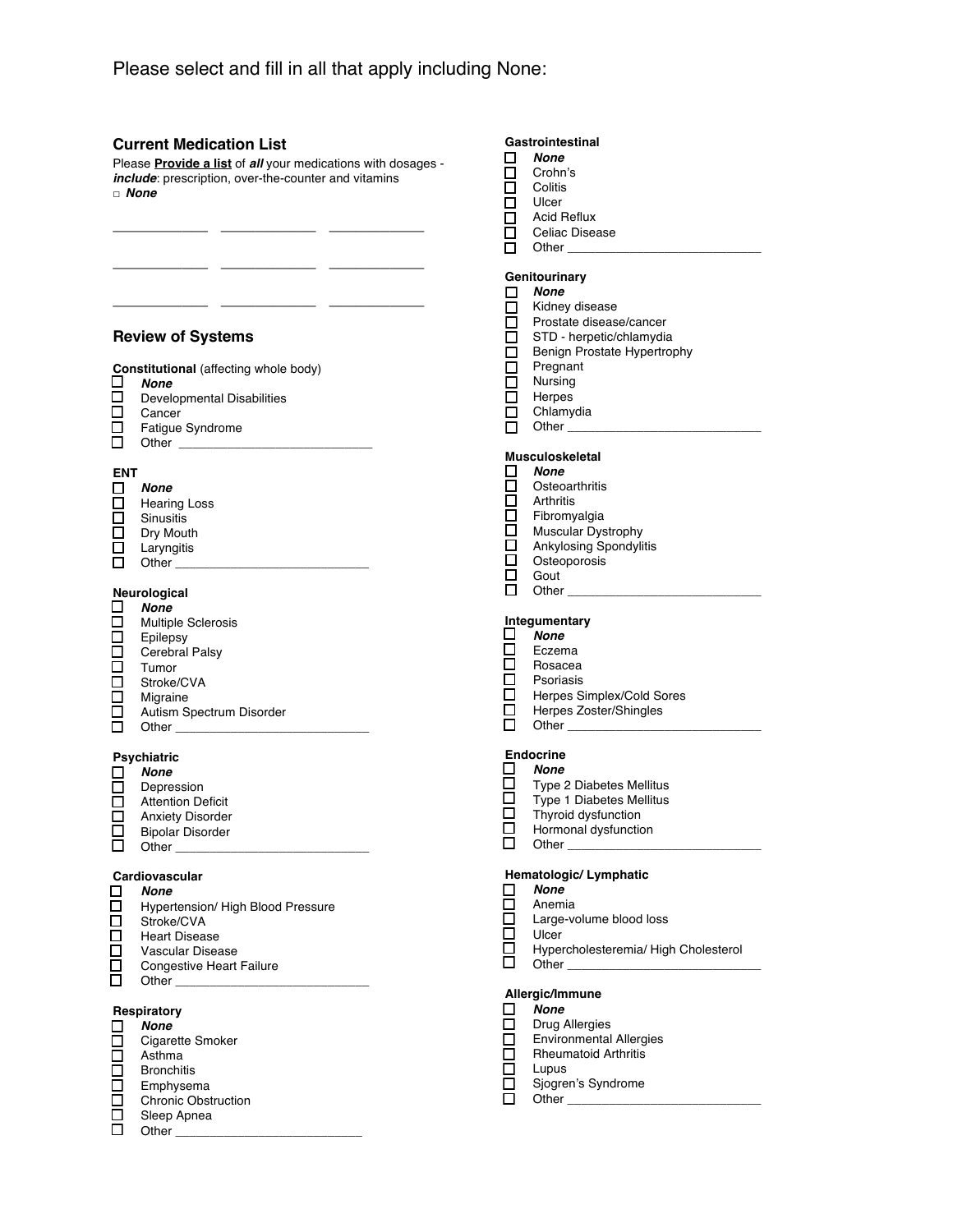Please select and fill in all that apply including None:

## **Allergies**

#### **Medication Allergies**

 *No known medication allergies*  $\Box$  Medication name(s)

**\_\_\_\_\_\_\_\_\_\_\_ \_\_\_\_\_\_\_\_\_\_\_ \_\_\_\_\_\_\_\_\_\_\_ \_\_\_\_\_\_\_\_\_\_\_ \_\_\_\_\_\_\_\_\_\_\_ \_\_\_\_\_\_\_\_\_\_\_**

#### **Other Allergies**

- *No known allergies* Environmental - airborne
- Environmental seasonal
- Environmental animal dander
- $\Box$  Environmental latex
- Food dairy
- Food nuts

**Social History**

- Food shellfish
- $\overline{\Box}$  Bee stings  $\Box$  Other \_\_\_\_\_

Severity: □ mild □ moderate □ severe

# **Past Ocular History**

| <b>Eyes</b> |                                      | <b>Drinking</b>                                                                                                     |
|-------------|--------------------------------------|---------------------------------------------------------------------------------------------------------------------|
| ш           | None                                 | <b>The School School School School School School School School School School School School School School School</b> |
| □           | Glaucoma Suspect                     | No                                                                                                                  |
| □           | Glaucoma                             |                                                                                                                     |
| □           | Cataract                             | Tobacco Use                                                                                                         |
| $\Box$      | Age-related Macular Degeneration     | Yes                                                                                                                 |
| $\Box$      | Surgery                              | No                                                                                                                  |
| $\Box$      | Patching                             |                                                                                                                     |
| $\Box$      | <b>Inflammatory Disorder</b>         | <b>Smoking Status</b>                                                                                               |
| □           | Strabismus/ Crossed Eye(s)           | Never smoker                                                                                                        |
| $\Box$      | Amblyopia                            | Former smoker                                                                                                       |
| $\Box$      | Retinal Degeneration/Hole/Detachment | Current some day smoker                                                                                             |
| $\Box$      | <b>Retinal Degeneration</b>          | Current every day smoker                                                                                            |
| $\Box$      | <b>Retinal Hole</b>                  | Unknown                                                                                                             |
| $\Box$      | <b>Retinal Detachment</b>            |                                                                                                                     |
| $\Box$      | Keratoconus                          |                                                                                                                     |
| $\Box$      | Injury                               | <b>Hobbies Example 1996</b>                                                                                         |
| $\Box$      | Dry Eye                              |                                                                                                                     |
|             | Nystagmus                            |                                                                                                                     |
| □           | <b>Other Community</b>               |                                                                                                                     |
|             |                                      |                                                                                                                     |

# **Family Medical History**

#### **Family Medical Conditions None**  $\Box$  Hypertension

- Diabetes □ Cancer
- $\square$  Thyroid Other \_\_\_\_\_\_\_\_\_\_\_\_\_\_\_\_\_\_\_\_\_\_\_\_\_\_\_\_

#### **Family Eye Conditions**

|    | None                          |
|----|-------------------------------|
| L  | Cataract                      |
| ப  | Glaucoma                      |
| H  | Glaucoma Suspect              |
| П  | <b>Macular Degeneration</b>   |
| □  | Amblyopia (Lazy Eye)          |
| П  | Severe Myopia (Nearsighted)   |
| П  | Severe Hyperopia (Farsighted) |
| П  | Strabismus (Crossed Eyes)     |
| П  | <b>Retinal Detachment</b>     |
| LТ | Dry Eye                       |
| H  | Nystagmus                     |
|    | Other                         |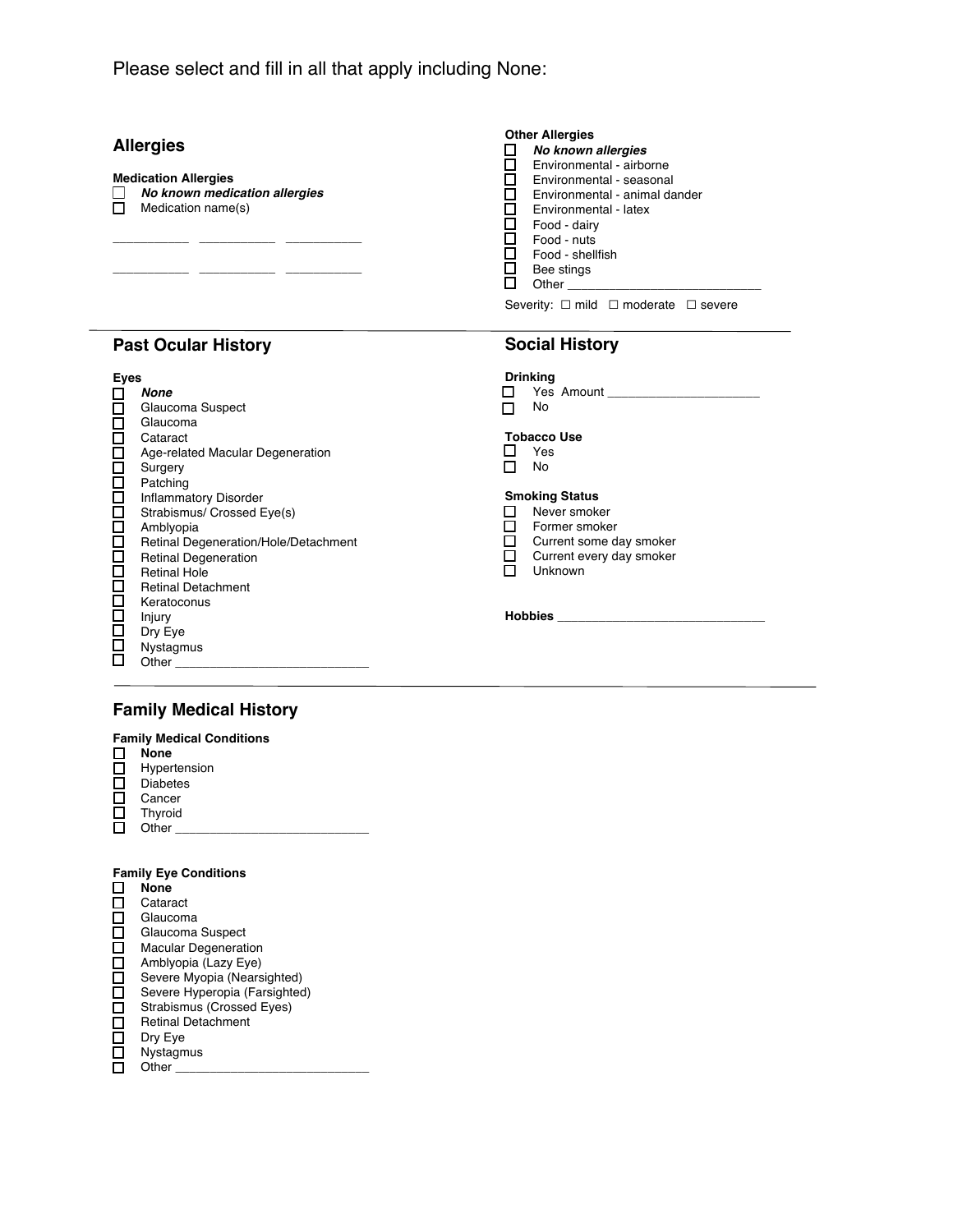

Vision threatening diseases such as glaucoma, macular degeneration and diabetic retinopathy generally have no outward signs or symptoms in the early stages.

The *iWellness Exam* is a quick, non-invasive scan which reveals ocular anatomy and signs of disease in fine detail that are invisible using traditional methods. This advanced technology can help detect potential vision threatening diseases early on when they are most treatable.

Your visit will include a *retinal imaging* of the inside of your eyes. This gives a detailed view of the health and appearance of your eyes and provides a record that we can use to help identify any changes in the future.

*The fee for this is \$39 and is not covered by your vision or medical insurance. May we include these valuable state-of- the art tests with your exam today?*  $\Box$  YES  $\Box$  NO



### **Dilation of the Pupil**

Dilation of the pupil is the standard level of care required in the State of Florida for all new patient comprehensive exams. It allows for a more complete evaluation of the health inside of the eyes. The most common side effects are sensitivity to light and blur mostly with near vision. Sunglasses will provide relief from the light sensitivity. Sun protection will be provided if needed. The average length of time for the eyes to return to normal is 3-5 hours.

*Be prepared to have your eyes dilated during the visit unless you notify the staff and Doctor that it cannot be done on that day.*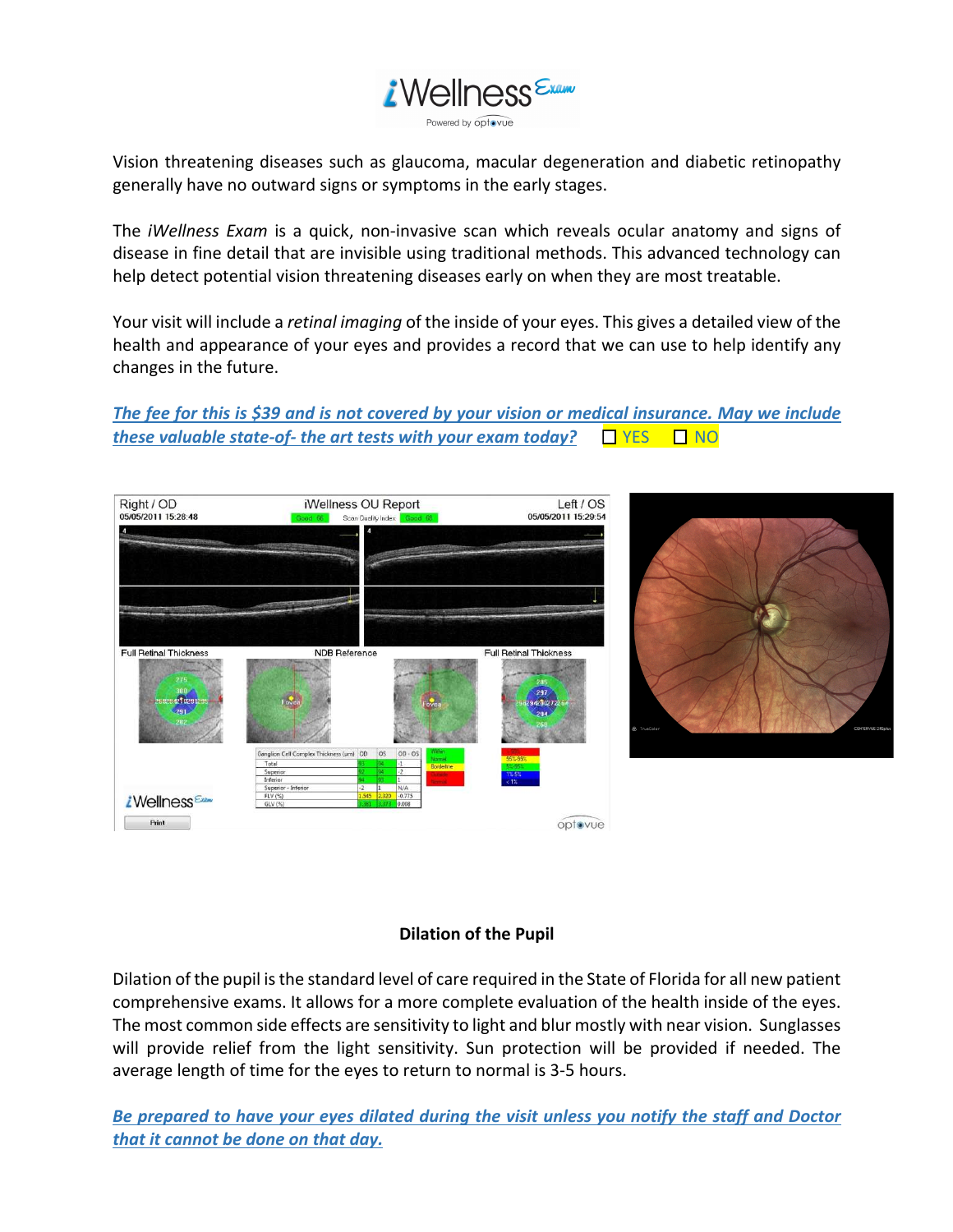### **Family Eye Care & Vision Therapy**

#### **Patient consent to use and disclosure of Health Care Information for Treatment, Payment, or Healthcare Operations**

I understand that as part of my healthcare, the practice originates and maintains paper and/or electronic records describing my health history, symptoms, examination, test results, diagnosis, treatment and any plans for future care or treatment. I understand as part of treatment, payment or healthcare operations it may become necessary to disclose health information to another entity (i.e. referrals to other healthcare providers and insurance companies for payment). I understand this information serves as:

A basis for planning my care and future treatment

A means of communication among healthcare professionals who contribute to my care

A source of information for applying my diagnosis and treatment to my bill

A means by which a third party can verify that services billed were provided

A tool for routine healthcare operations, such as assessing quality and reviewing the competence of staff

A copy of "Notice of Patient Privacy Practices" which provides a more complete description of information uses and disclosures of your health information is available to you, at your request.

*I give permission to share appointment, treatment, and payment information with the persons named below:* Example: Immediate family members (parents, spouse, and children).

 $Name(s):$ 

### **Office/Patient Communication**

**It is very important for our office to communicate with our patients. Family Eye Care & Vision Therapy uses various methods that may include phone, text messaging and email, for appointment reminders, recall reminders, order information and other business-related activities as needed.** You may opt out of a particular form of communication upon request.

I give permission for Family Eye Care & Vision Therapy (the provider, its employees, agents, and assignees) to use the methods of communication indicated and I have been provided the opportunity to read and retain a copy of "Notice of Patient Privacy Practices".

Print name\_\_\_\_\_\_\_\_\_\_\_\_\_\_\_\_\_\_\_\_\_\_\_\_\_\_\_\_\_\_\_\_\_\_\_\_\_\_\_ Date\_\_\_\_/\_\_\_\_/\_\_\_\_\_

Signature\_\_\_\_\_\_\_\_\_\_\_\_\_\_\_\_\_\_\_\_\_\_\_\_\_\_\_\_\_\_\_\_\_\_\_\_\_\_\_\_

(parent/ guardian of minor)

### **Consent to file all Medical and Vision Insurance and Private Pay responsibility**

Vision insurance covers routine eye exams, glasses or contact lenses. Medical insurance covers disease, problems or injury to the eye. Our office must adhere to the guidelines set forth by your insurance companies. Those guidelines determine which plan our office must bill for today's visit. The patient is responsible for all copays and deductibles required by each insurance plan.

Medicare and most medical plans do not pay for the refractive part of an eye exam. The refraction is what determines your need for glasses. The patient is responsible for this charge.

I request that payment of authorized Medicare benefits, or other insurance be made either to me, or on my behalf to Family Eye Care & Vision Therapy, Inc. for any services provided. I authorize any holder of medical information about me to release to the health care financing administration and its agents that information needed to determine the benefits payable for related services.

Private pay patients are responsible for payment at time of services for exam and material related charges.

| Dullas i<br>$ -$<br>Print name | . . |  |
|--------------------------------|-----|--|
|                                |     |  |

Signature (responsible party)